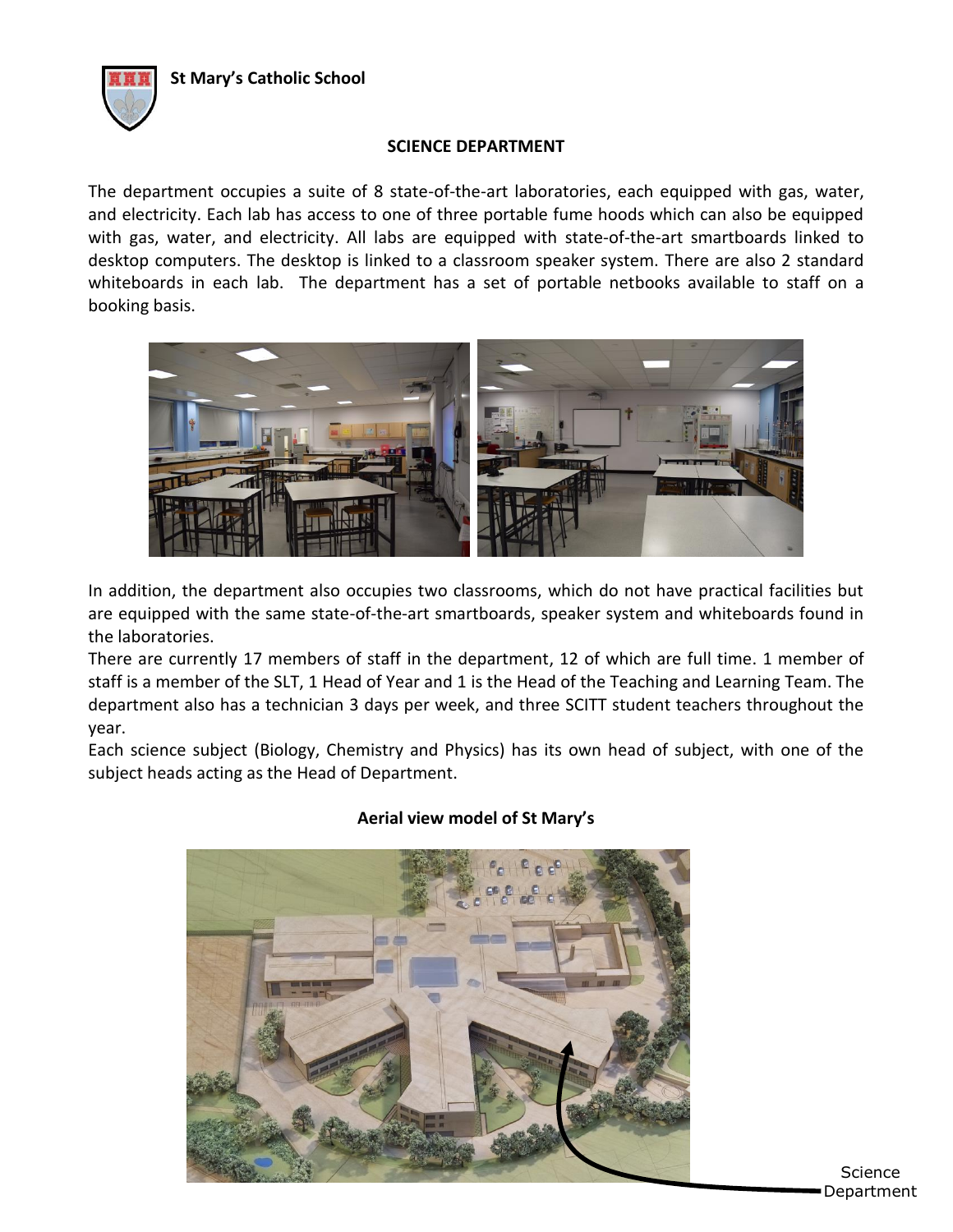# **KS3**

Key Stage 3 provision is currently 6 x 1-hour lessons per 2-week cycle, this is split evenly across the three science subjects. Lessons follow a bespoke and comprehensive scheme of work tailored for the needs of our students, with pre-prepared resources for all topics covered. Each subject scheme of work provides for structured learning and regular assessment. Students are encouraged to develop their practical based skills, knowledge and understanding of Physics, Chemistry and Biology using varied approaches to learning.

In Year 7, students study 18 topics across the three science subjects. Cell Structure, Ecology, Photosynthesis, Respiration, Variation, and Human Reproduction in Biology. The Particle Model, Elements and Compounds, Metals and Non-Metals, Acids and Alkalis, Chemical Reactions, and Separating Mixtures in Chemistry. Forces and Motion, Energy Stores, Thermal Energy Transfer, Waves, Sound, and Light in Physics.

In Year 8, students study 18 topics across the three science subjects which build upon skills learnt in Year 7. Movement, Evolution, Plant Reproduction, Inheritance, Digestive Systems, and Biodiversity in Biology. Periodic Table, Atomic Structure, Chemistry of the Atmosphere, Using Resources, Chemical Energy, and Chemical Analysis in Chemistry. Magnetism, Electromagnetism, Energy Stores, Advanced Forces, Space, Work, and Energy Resources in Physics.

Three times a year there is a formal assessment period across the three science subjects which allows a teacher judgement to be made on whether students are making the appropriate progress in Key Stage 3 along with homework and class work activities. This information is then reported home.

#### **KS4**

We currently deliver the AQA Science Trilogy Combined Science course as well as the three Separate Science courses.

# **Setting**

In Year 7, students enter the school and are set using a mixture of Key Stage 2 data from primary schools as well as CAT scores taken in the first term. For the rest of the Key Stage 3 course the students are grouped by ability. For the GCSE programmes in Key Stage 4, the students are also grouped by ability. Sets are reviewed every term and updated using students' assessment performance. Class sizes in KS3 are typically 30 pupils in sets 1 and 2, 25 in sets 3 and 4 and 15 in set 5. GCSE classes follow the same pattern.

We have two A-Level Biology groups in Year 12 with a total of 36 students and two A-Level Biology groups in Year 13 comprising of 24 students.

We have two A-Level Chemistry groups in Year 12 with a total of 29 students and one A-Level Chemistry group in Year 13 comprising of 16 students.

We have two A-Level Physics groups in Year 12 with a total of 28 students and one A-Level Chemistry group in Year 13 comprising of 29 students.

In addition, we have one Applied Science group in Year 12 with 3 students and one Applied Science group in Year 13 which has 9 students.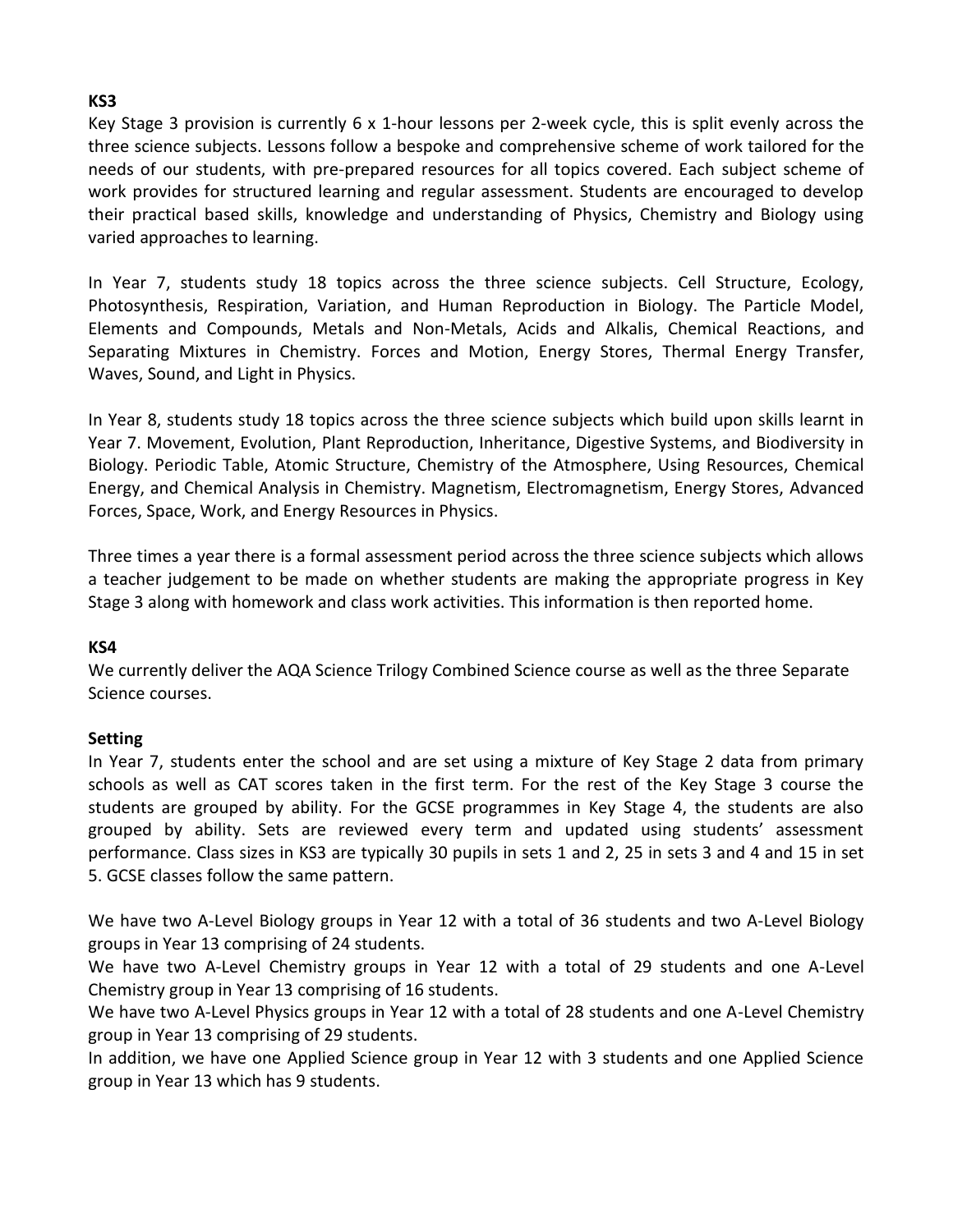#### **KS4 Separate Science**

Key Stage 4 provision for Year 10 and 11 Science is currently 3 or 4 x 1-hour lessons per 2-week cycle for each separate subject. We currently have 4 classes carrying out this course in Year 10 and 5 classes in Year 11. We follow the AQA Science syllabus for each subject and students sit 2 examinations at the end of the course. Each examination is 1hr 45 minutes long and makes up 50% of the overall grade.

The Biology course covers Cell Biology, Organisation, Infection and Response and Bioenergetics in Paper 1, and Homeostasis and Response, Inheritance, Variance, Evolution and Ecology in Paper 2.

The Chemistry course covers Atomic Structure and Periodic Table, Bonding and Structure, Quantitative Chemistry, Energy Changes and Chemical Changes in Paper 1. In Paper 2, Rate of Chemical Change, Organic Chemistry, Chemical Analysis, The Atmosphere and Using Resources are covered.

The Physics course covers Energy, Electricity, Atomic Structure and Particle Model of Matter in Paper 1. In Paper 2, Forces, Motion, Waves, Space Physics and Electromagnetism are covered.

Assessment is on-going - students sit mock examinations in Year 10 and 11 and grades are reported to parents/carers. In addition, a synoptic assessment takes place in class in every subject every term to inform teacher evaluation on student progress.

#### **KS4 Combined Science**

Key Stage 4 provision for Combined Science is currently 9 x1 hour lessons per 2-week cycle. We currently have 6 classes carrying out this course in Year 10 and 5 classes in Year 11. We follow the AQA Trilogy syllabus where students will receive a double grade for science. Each subject carries out two examinations at the end of Year 11. Each examination is 1hr 15 minutes long and makes up 16% of the overall grade.

The Biology course covers Cell Biology, Organisation, Infection and Response and Bioenergetics in Paper 1, and Homeostasis and Response, Inheritance, Variance, Evolution and Ecology in Paper 2.

The Chemistry course covers Atomic Structure and Periodic Table, Bonding and Structure, Quantitative Chemistry, Energy Changes and Chemical Changes in Paper 1. In Paper 2, Rate of Chemical Change, Organic Chemistry, Chemical Analysis, The Atmosphere and Using Resources are covered.

The Physics course covers Energy, Electricity, Atomic Structure and Particle Model of Matter in Paper 1. In Paper 2, Forces, Motion, Waves and Electromagnetism are covered.

Assessment is on-going - students sit mock examinations in Year 10 and 11 and grades are reported to parents/carers. In addition, a synoptic assessment takes place in class in every subject every term to inform teacher evaluation on student progress.